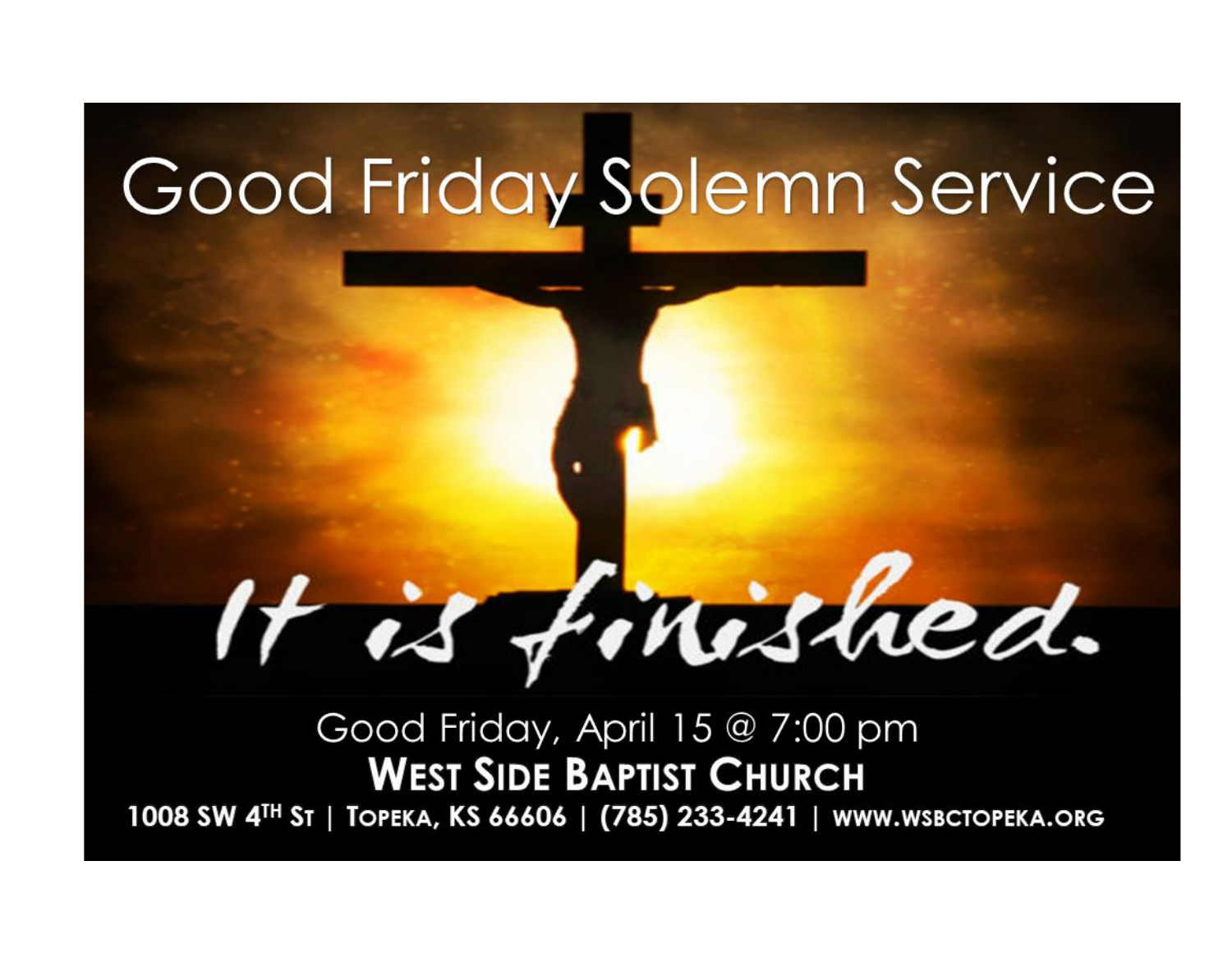## **"The Last Words of Jesus"**

## **WE GATHER IN THE PRESENCE OF GOD**

#### **PRELUDE**

#### **\*GREETING & CALL TO WORSHIP**

Blessed be our God – Father, Son, and Holy Spirit.

**Blessed be God for ever and ever. Amen.**

Who has believed what we have heard? And to whom has the arm of the Lord been revealed?

- **For he grew up before him like a young plant, and like a root out of dry ground; he had no form or majesty that we should look at him, nothing in his appearance that we should desire him.**
- He was despised and rejected by others; a man of suffering[a] and acquainted with infirmity; and as one from whom others hide their faces he was despised, and we held him of no account.
- **Surely he has borne our infirmities and carried our diseases; yet we accounted him stricken, struck down by God, and afflicted.**
- But he was wounded for our transgressions, crushed for our iniquities; upon him was the punishment that made us whole, and by his bruises we are healed.
- **All we like sheep have gone astray; we have all turned to our own way, and the Lord has laid on him the iniquity of us all.**
- He was oppressed, and he was afflicted, yet he did not open his mouth; like a lamb that is led to the slaughter, and like a sheep that before its shearers is silent, so he did not open his mouth.
- **By a perversion of justice he was taken away. Who could have imagined his future? For he was cut off from the land of the living, stricken for the transgression of my people.**
- They made his grave with the wicked and his tomb with the rich, although he had done no violence, and there was no deceit in his mouth.
- **Yet it was the will of the Lord to crush him with pain. When you make his life an offering for sin, he shall see his offspring, and shall prolong his days; through him the will of the Lord shall prosper.** Out of his anguish he shall see light; he shall find satisfaction through his knowledge.

 **The righteous one,[h] my servant, shall make many righteous, and he shall bear their iniquities.**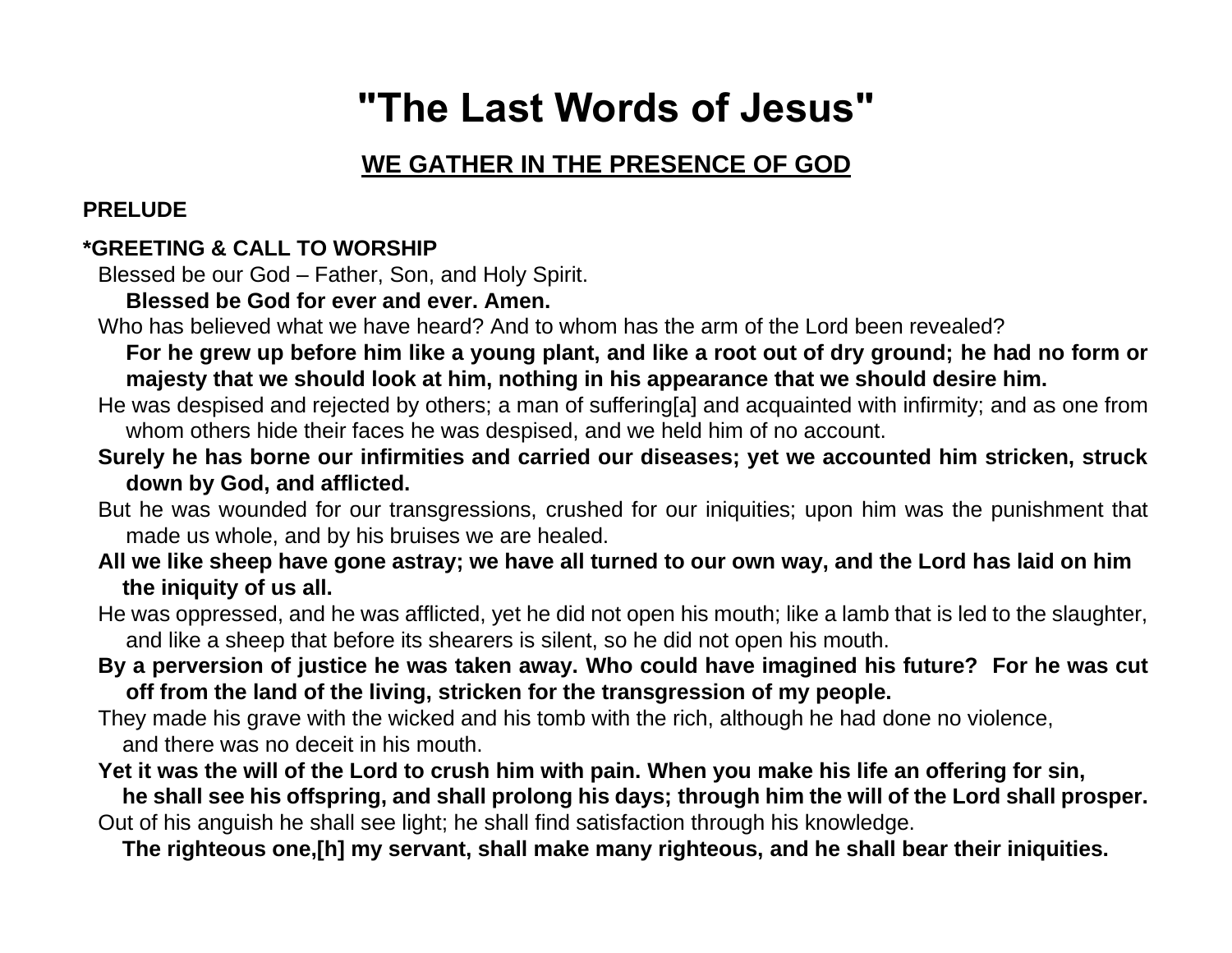Therefore I will allot him a portion with the great, and he shall divide the spoil with the strong; because he poured out himself to death, and was numbered with the transgressors;

#### **Yet he bore the sin of many, and made intercession for the transgressors.**

Isaiah 53:1-12 New Revised Standard Version (NRSV), copyright © 1989 the Division of Christian Education of the National Council of the Churches of Christ in the United States of America. Used by permission. All rights reserved.

#### **\*OPENING SONG #253 "Let Me to Calvary" Stz. 1-2** *DUNCANNON*

#### **\*BIDDING PRAYER The Reverend Doctor Ivan E. Greuter**

**Dear People of God:** Our heavenly Father sent his Son into the world, not to condemn the world, but that the world through him might be saved; that all who believe in him might be delivered from the power of win and death and become heirs with him of everlasting life. We pray, therefore, for the people everywhere according to their needs:

- † The Holy Church of Christ throughout the world
- † For All Nations and Peoples of the earth, and for those in authority among us
- † For All Who Suffer and Afflicted in body, in mind, or in spirit
- † For All Who Have Not Received the Gospel of Christ
- † For All Who Grieve, are Lonely, Isolated, in Prison, Forsaken, or Sorrowful of Heart

#### **LITANY OF REMEMBRANCE**

Let us remember Jesus:

who, though rich, became poor and dwelt among us,

who was mighty indeed, healing the sick and the troubled,

who, as a teacher to his disciples, was their companion and servant.

#### **May we ever be grateful for Jesus the Christ and what he has done for us.**

Let us remember Jesus:

who prayed for the forgiveness of those who rejected him and for the perfecting of those who received him,

who loved all people, and prayed for them, even if they denied and rejected him,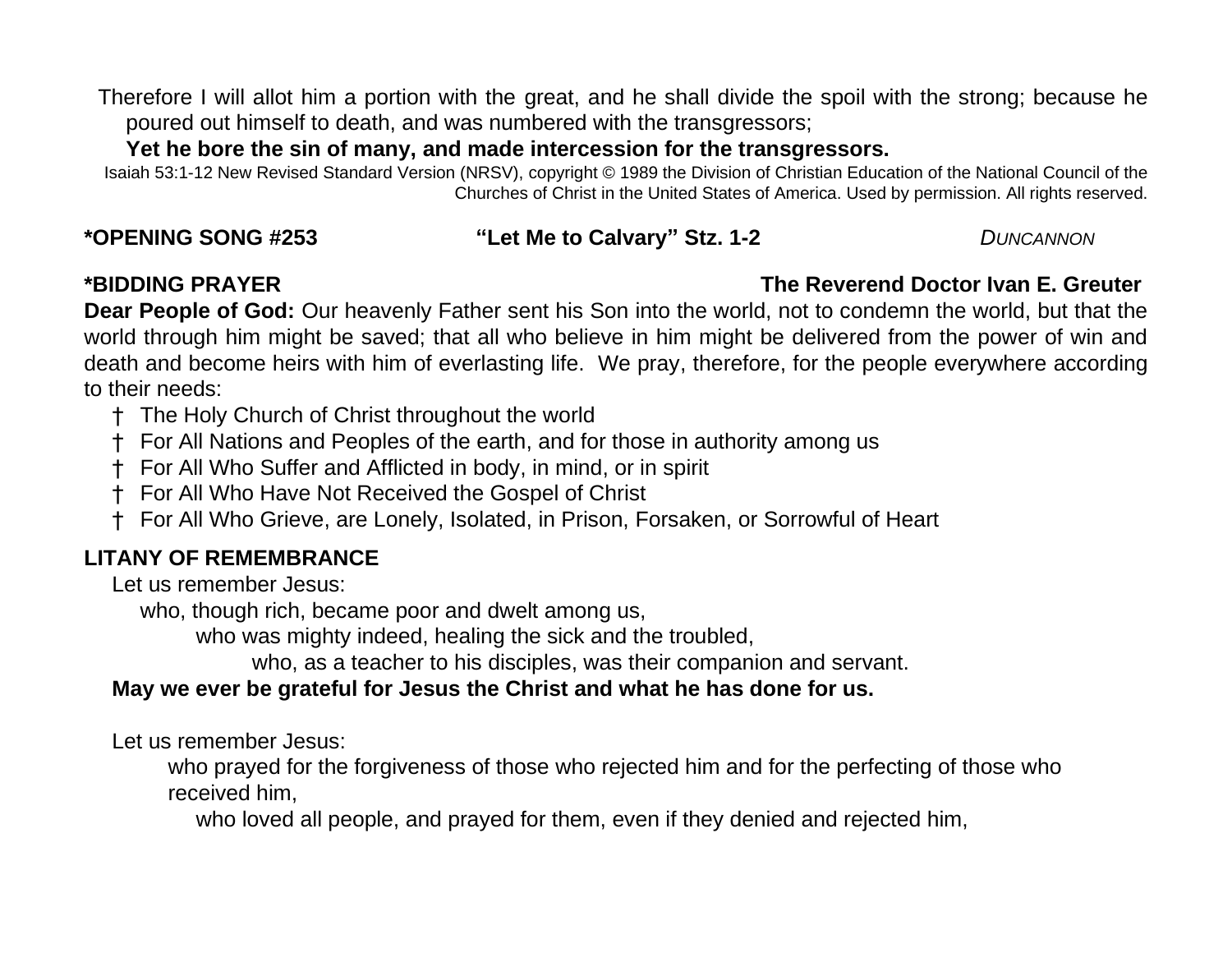who hated sin because he knew the cost of pride and selfishness, of cruelty and hatred, both to people and to God.

#### **May we ever be grateful for Jesus the Christ and what he has done for us.**

Let us remember Jesus:

who humbled himself, obedient unto the cross,

who God has exalted,

who has redeemed us from the bondage of sin and given us new freedom.

**May we ever be grateful for Jesus the Christ and what he has done for us,** 

**And continues to do for us.**

**SONG #283 "Were You There?" (Stz. 1)** *WERE YOU THERE*

#### **THE WORDS OF FORGIVENESS**

**Words of Jesus:** "Father, forgive them, for they do not know what they are doing." Luke 23:34.

**The Gospel of our Lord Jesus Christ according to Luke 23:26-34:** As they led him away, they seized a man, Simon of Cyrene, who was coming from the country, and they laid the cross on him, and made him carry it behind Jesus. A great number of the people followed him, and among them were women who were beating their breasts and wailing for him. But Jesus turned to them and said, "Daughters of Jerusalem, do not weep for me, but weep for yourselves and for your children. For the days are surely coming when they will say, 'Blessed are the barren, and the wombs that never bore, and the breasts that never nursed.' 30 Then they will begin to say to the mountains, 'Fall on us'; and to the hills, 'Cover us.' For if they do this when the wood is green, what will happen when it is dry?" Two others also, who were criminals, were led away to be put to death with him. When they came to the place that is called The Skull, they crucified Jesus there with the criminals, one on his right and one on his left. Then Jesus said, "Father, forgive them; for they do not know what they are doing." And they cast lots to divide his clothing.

**A READING: Psalm 51:1-14 (NRSV)**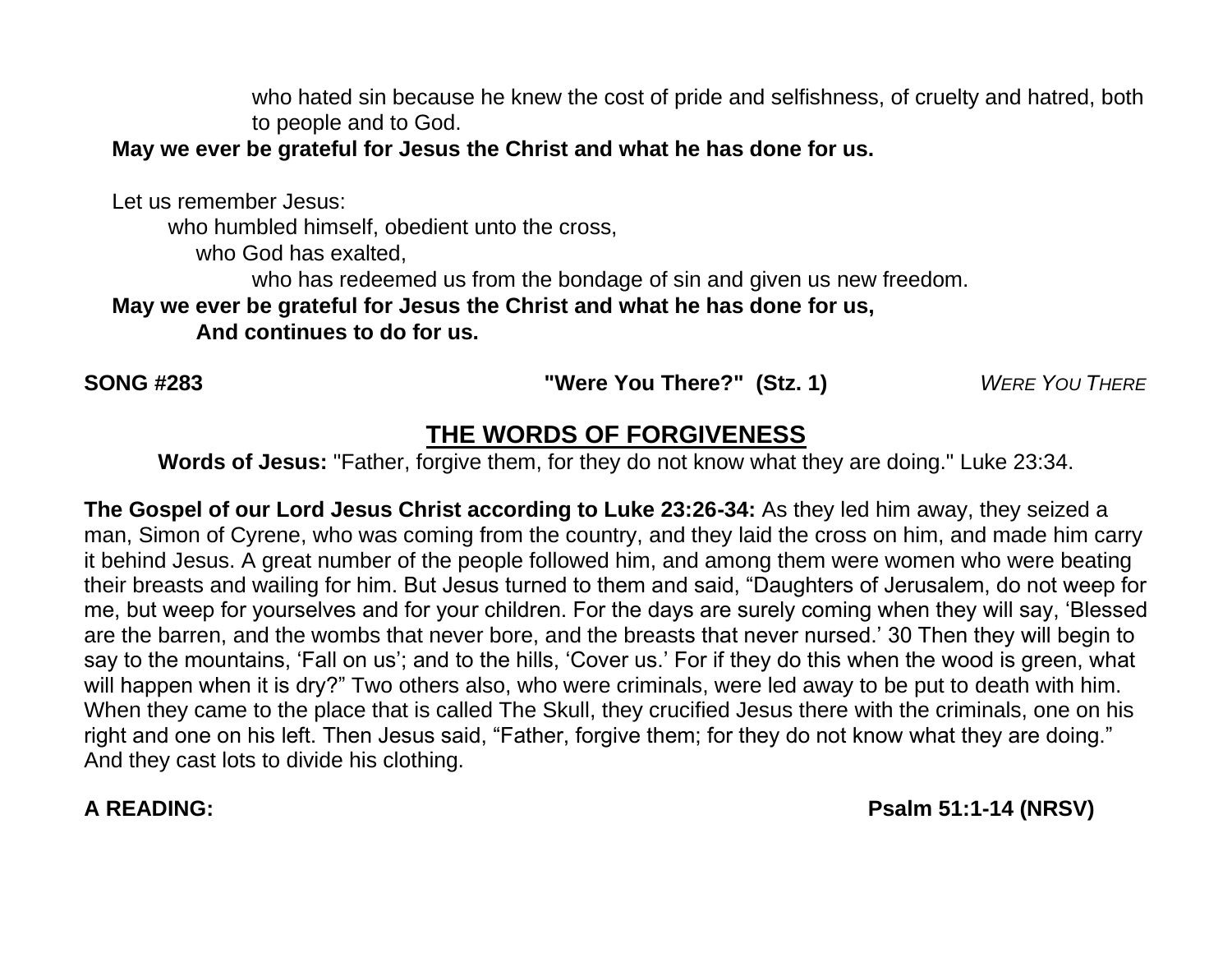**<sup>1</sup>** Have mercy on me, O God, according to your steadfast love; according to your abundant mercy blot out my transgressions. **<sup>2</sup>** Wash me thoroughly from my iniquity, and cleanse me from my sin.

**<sup>3</sup>** For I know my transgressions, and my sin is ever before me. **<sup>4</sup>** Against you, you alone, have I sinned, and done what is evil in your sight, so that you are justified in your sentence and blameless when you pass judgment. **5** Indeed, I was born guilty, a sinner when my mother conceived me.

<sup>6</sup> You desire truth in the inward being;<sup>[\[a\]](https://www.biblegateway.com/passage/?search=Psalms+51%3A1-14&version=NRSV#fen-NRSV-14698a)</sup> therefore teach me wisdom in my secret heart. **<sup>7</sup>** Purge me with hyssop, and I shall be clean; wash me, and I shall be whiter than snow.

**<sup>8</sup>** Let me hear joy and gladness; let the bones that you have crushed rejoice. **<sup>9</sup>** Hide your face from my sins, and blot out all my iniquities.

**<sup>10</sup>** Create in me a clean heart, O God, and put a new and right<sup>[\[b\]](https://www.biblegateway.com/passage/?search=Psalms+51%3A1-14&version=NRSV#fen-NRSV-14702b)</sup> spirit within me.

- **<sup>11</sup>** Do not cast me away from your presence, and do not take your holy spirit from me.
- **<sup>12</sup>** Restore to me the joy of your salvation, and sustain in me a willing<sup>[\[c\]](https://www.biblegateway.com/passage/?search=Psalms+51%3A1-14&version=NRSV#fen-NRSV-14704c)</sup> spirit.
- **<sup>13</sup>** Then I will teach transgressors your ways, and sinners will return to you.
- **<sup>14</sup>** Deliver me from bloodshed, O God, O God of my salvation, and my tongue will sing aloud of your deliverance.

[Extinguish Candle / Silence]

#### **PRERSONAL REFLECTION:**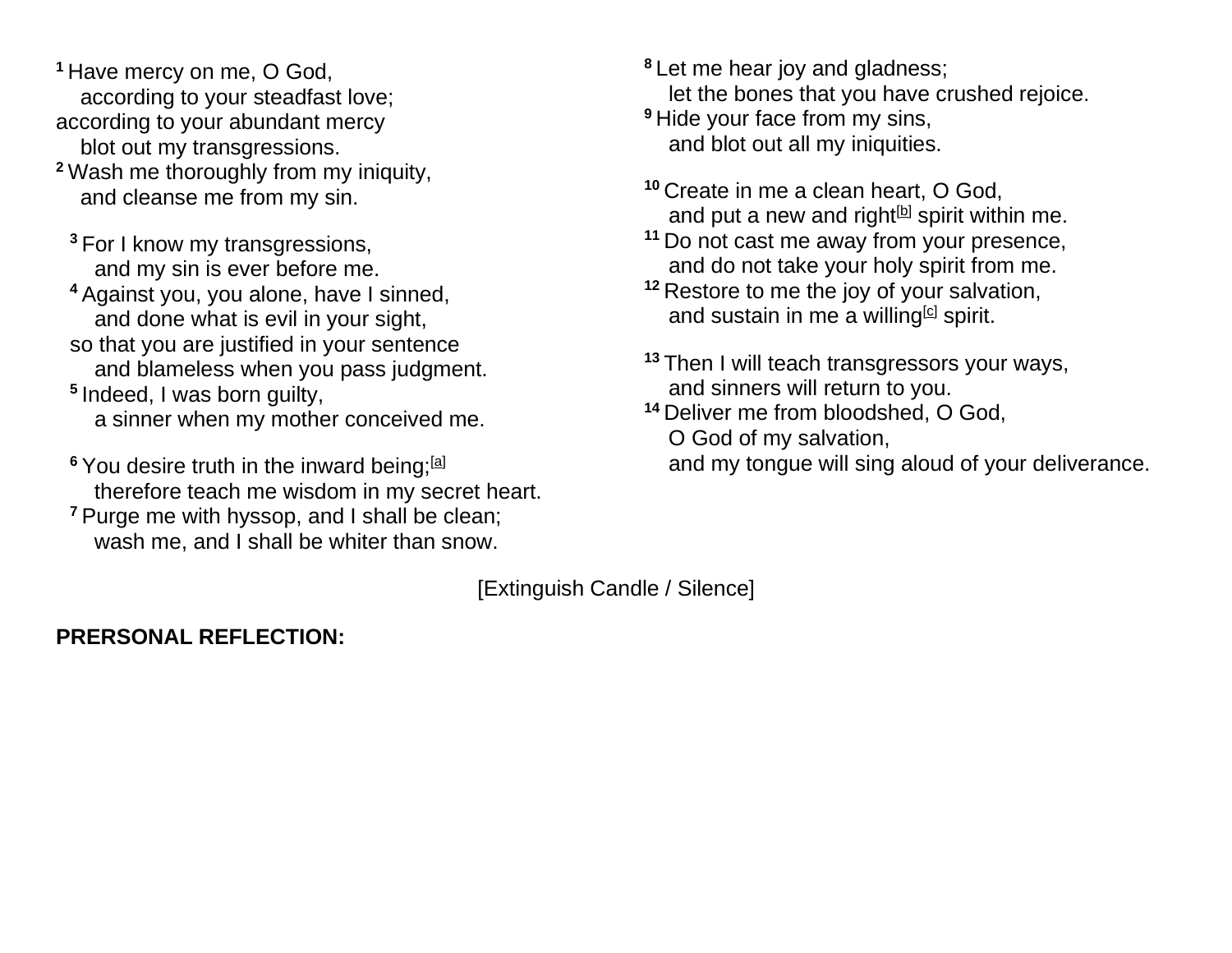#### **THE WORDS OF SALVATION**

**Words of Jesus:** "Today you will be with me in Paradise" Luke 23:43



**The Gospel of our Lord Jesus Christ according to Luke 23:35-43: And the people stood by, watching; but the leaders scoffed at him, saying, "He saved others; let him save himself if he is the Messiah of God, his chosen one!" The soldiers also mocked him, coming up and offering him sour wine, and saying, "If you are the King of the Jews, save yourself!" There was also an inscription over him, "This is the King of the Jews." One of the criminals who were hanged there kept deriding him and saying, "Are you not the Messiah? Save yourself and us!" But the other rebuked him, saying, "Do you not fear God, since you are under the same sentence of condemnation? And we indeed have been condemned justly, for we are getting what we deserve for our deeds, but this man has done nothing wrong." Then he said, "Jesus, remember me when you come into[k] your kingdom." He replied, "Truly I tell you, today you will be with me in Paradise."**

**SONG #285 "Jesus, Remember Me"** *TAIZE COMMUNITY*

[Extinguish Candle / Silence]

**PERSONAL REFLECTION:**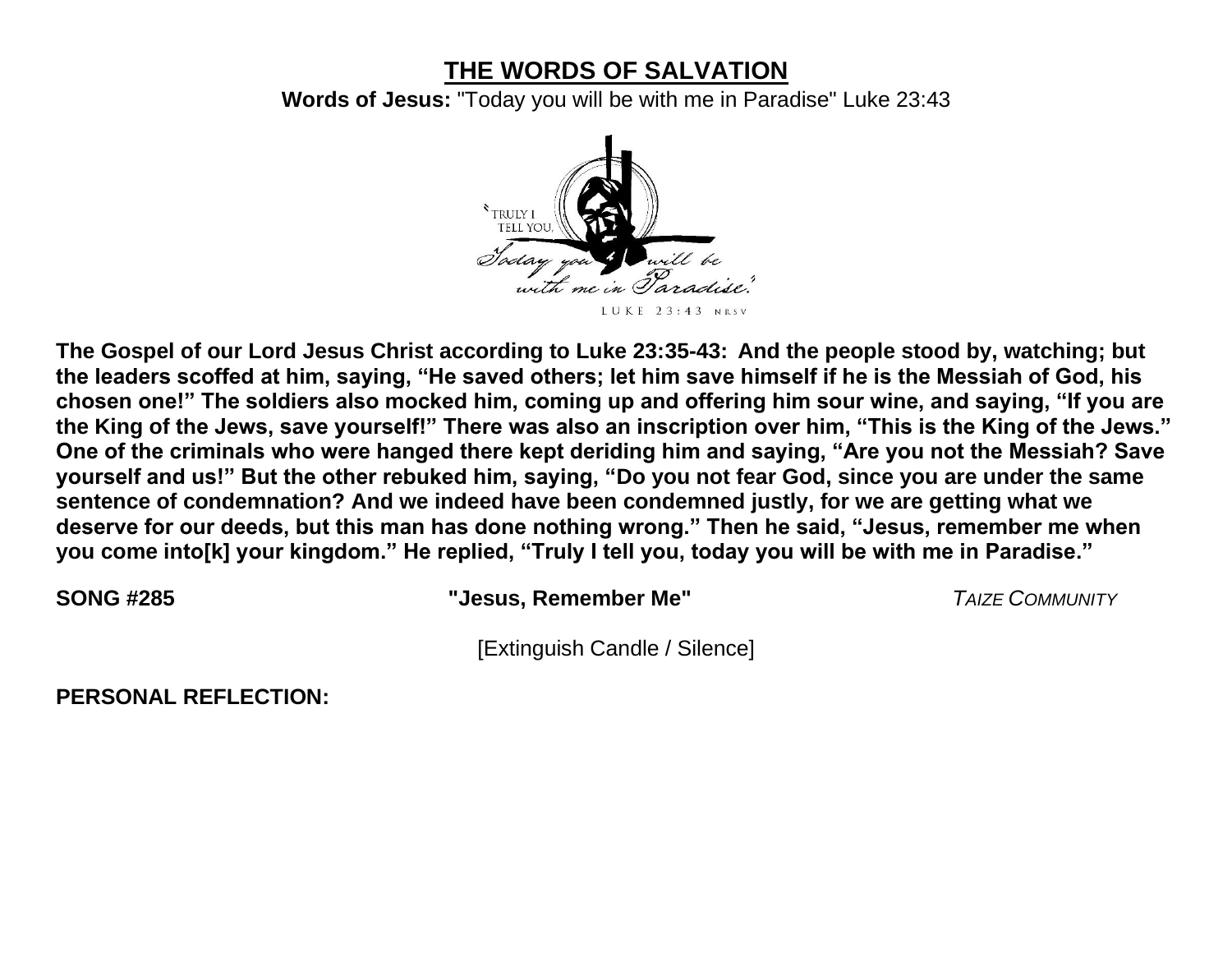## **THE WORD OF RELATIONSHIP**

**Words of Jesus:** "Dear woman, here is your son." "Here is your mother." John 19:26-27



**The Gospel of our Lord Jesus Christ according to Mark 3:31-35 (NRSV):** Then his mother and his brothers came; and standing outside, they sent to him and called him. A crowd was sitting around him; and they said to him, "Your mother and your brothers and sisters are outside, asking for you." And he replied, "Who are my mother and my brothers?" And looking at those who sat around him, he said, "Here are my mother and my brothers! Whoever does the will of God is my brother and sister and mother."

#### **SONG #284 "O Sacred Head, Now Wounded" (Stz. 1, 2, 3)** *PASSION CHORALE*

[Extinguish Candle / Silence]

**PERSONAL REFLECTION:**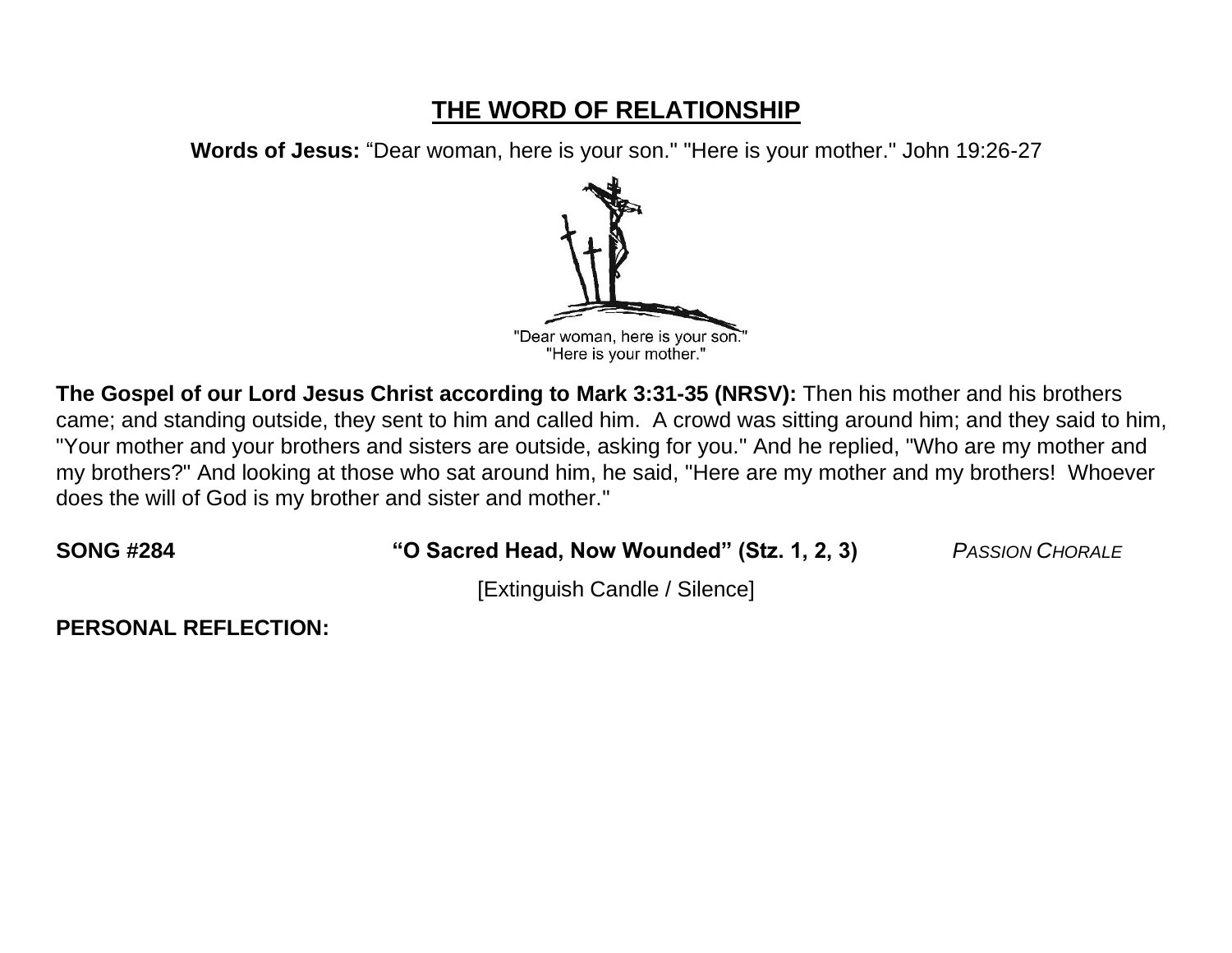### **THE WORD OF ABANDONMENT**

**Words of Jesus:** "My God, my God, why have you forsaken me?" Matthew 27:46

**The Gospel of our Lord Jesus Christ according to Matthew 27:45-54:** From noon on, darkness came over the whole land until three in the afternoon. And about three o'clock Jesus cried with a loud voice, "Eli, Eli, lema sabachthani?" that is, "My God, my God, why have you forsaken me?" When some of the bystanders heard it, they said, "This man is calling for Elijah." At once one of them ran and got a sponge, filled it with sour wine, put it on a stick, and gave it to him to drink. But the others said, "Wait, let us see whether Elijah will come to save him." Then Jesus cried again with a loud voice and breathed his last. At that moment the curtain of the temple was torn in two, from top to bottom. The earth shook, and the rocks were split. The tombs also were opened, and many bodies of the saints who had fallen asleep were raised. After his resurrection they came out of the tombs and entered the holy city and appeared to many. Now when the centurion and those with him, who were keeping watch over Jesus, saw the earthquake and what took place, they were terrified and said, "Truly this man was God's Son!"

#### **READING: Psalm 22:1-11 (NRSV)**

My God, my God, why have you forsaken me?

**Why are you so far from helping me, from the words of my groaning?**

O my God, I cry by day, but you do not answer; and by night, but find no rest.

**Yet you are holy, enthroned on the praises of Israel.**

In you our ancestors trusted; they trusted, and you delivered them.

**To you they cried, and were saved; in you they trusted, and were not put to shame.**

But I am a worm, and not human; scorned by others, and despised by the people.

**All who see me mock at me; they make mouths at me, they shake their heads;**

"Commit your cause to the Lord; let him deliver - let him rescue the one in whom he delights!"

**Yet it was you who took me from the womb; you kept me safe on my mother's breast.**

On you I was cast from my birth, and since my mother bore me you have been my God.

**Do not be far from me, for trouble is near and there is no one to help.**

**SOLO "O How He Loves You and Me"**

[Extinguish Candle / Silence]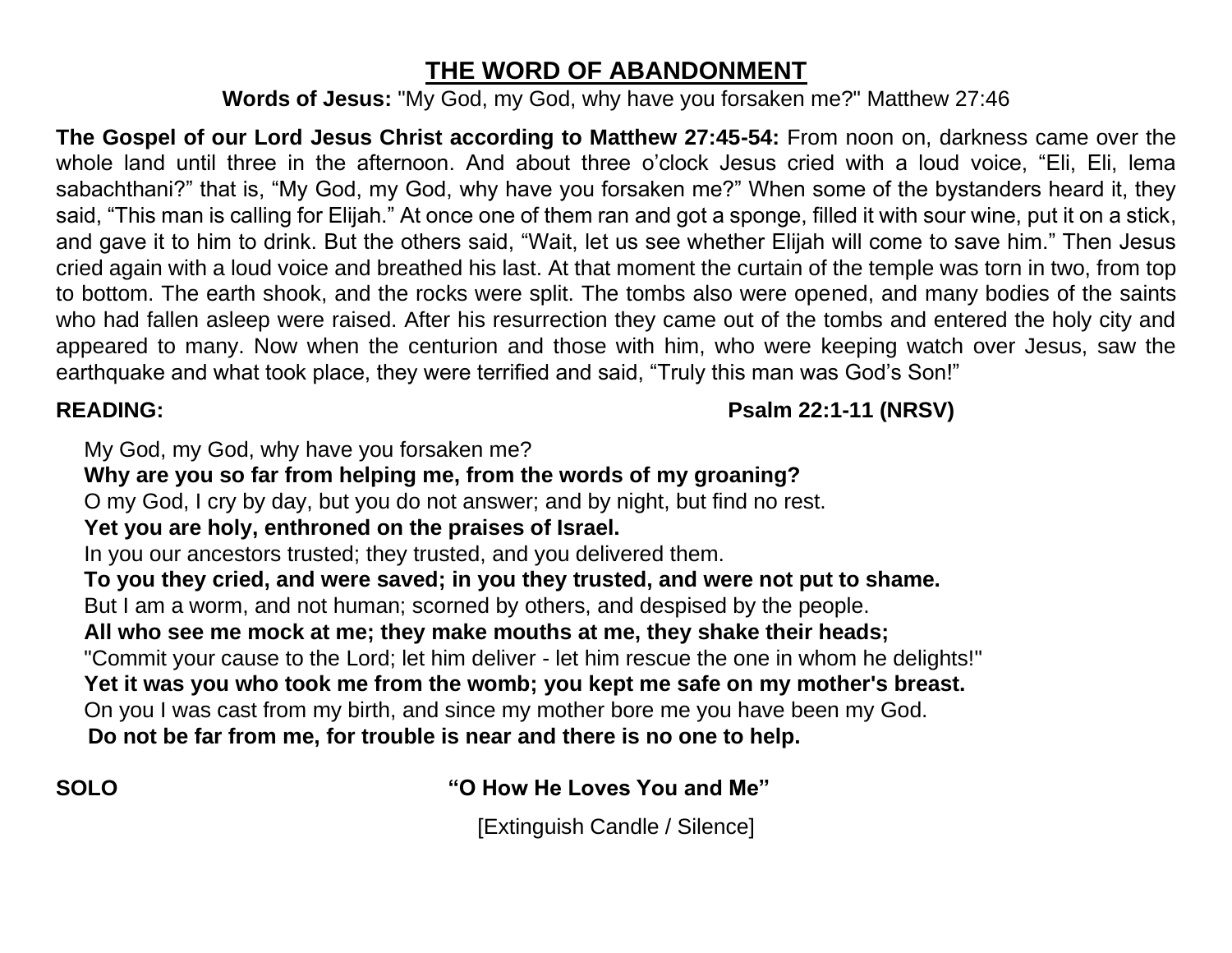#### **THE WORD OF DISTRESS**

**Words of Jesus:** "I am thirsty." John 19:28



**The Gospel of Our Lord Jesus Christ according to John 19:28**: After this, Jesus knowing that all things were now accomplished, that the scripture might be fulfilled, saith, I thirst.

**SONG #257 "What Wondrous Love is This?" (Stz. 1-2)** *APPALACHIAN FOLK HYMN*

[Extinguish Candle / Silence]

**PERSONAL REFLECTION:**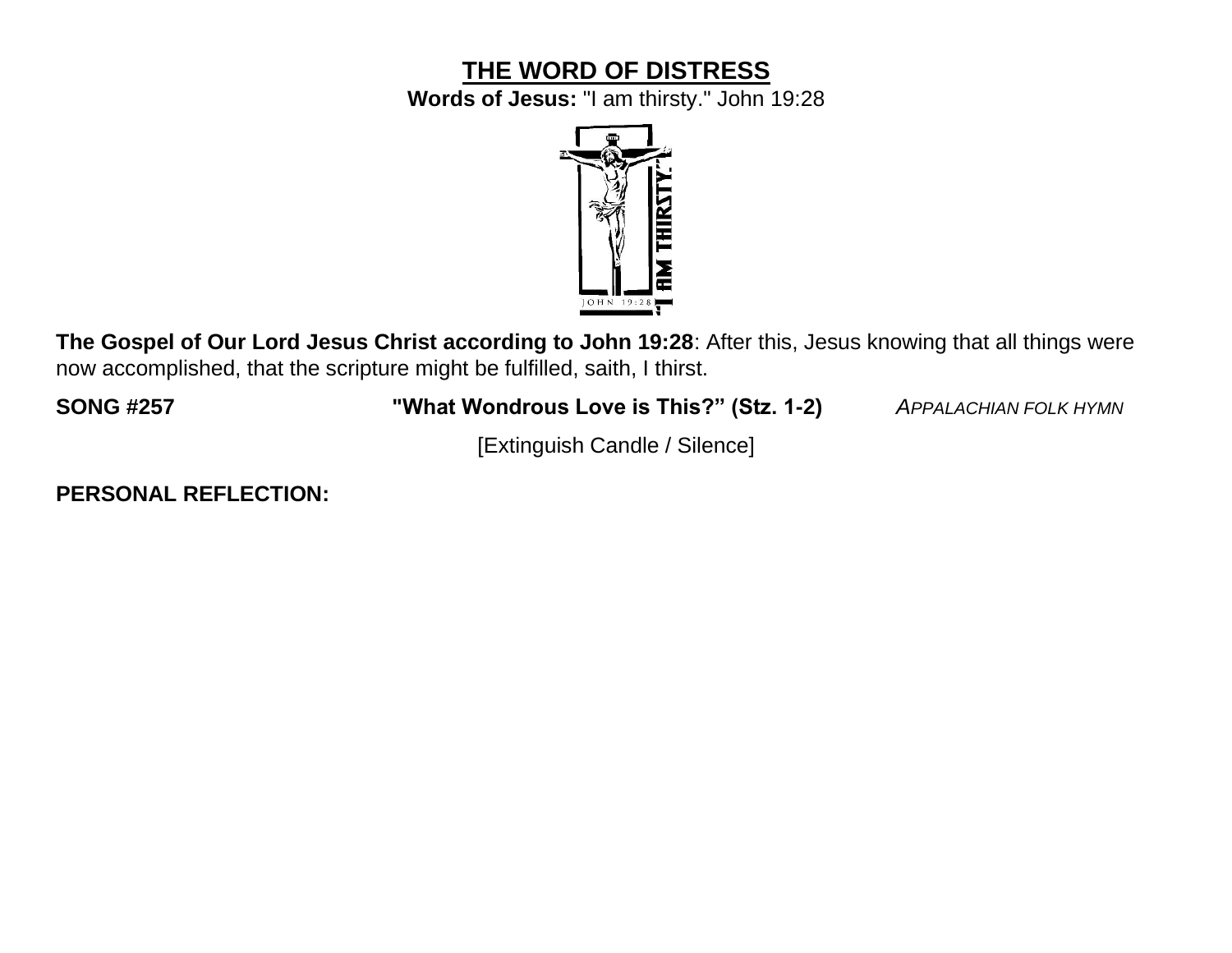#### **THE WORD OF TRIUMPH**

**Words of Jesus:** "It is finished." John 19:30



**The Gospel of our Lord Jesus Christ according to John 19:30:** When Jesus had received the wine, he said, "It is finished." Then he bowed his head and gave up his spirit.

**HOMILY "It Is Finished" Rev. Dr. Ivan E. Greuter** 

[Extinguish Candle / Silence]